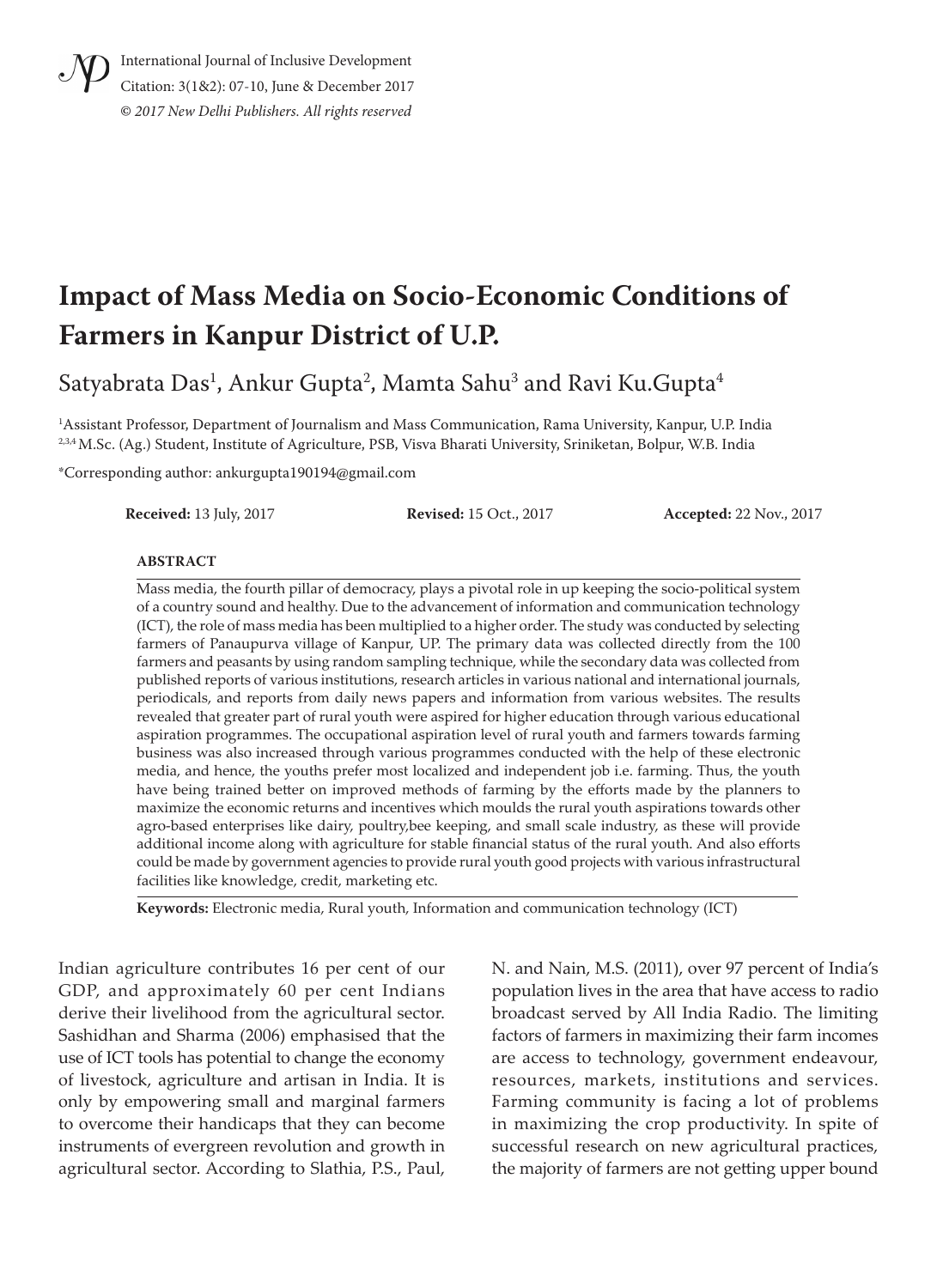yield due to several reasons. One of the reasons is that expert scientific advice on crop production and marketing is not reaching the farming community in a timely manner. There is a concern that the gap between the information rich and information poor is getting wider. The farmer proceeds for farming on the basis of experience. Generally, farmer follow the advice of local shopkeepers/agents who sells him seeds, fertilizers, insecticides, pesticides, etc. The information need of Indian farmers across the country is varied. Communication is now one of the central issues in Third World countries like India where 72.22% (2001 census) people live in villages.

## **METHODOLOGY**

The study was conducted during the year 2017 in the Kanpur district of the (U.P) state. The Uttar Pradesh state consist of 75 districts, out of which Kanpur district was selected purposively only one blocks namely Kanpur was selected purposively for the present study from Kanpur block, 1 villages were selected on the basis of maximum availability of farmers in the villages. In this way the Panaupurva villages, from Kanpur block were selected for the study. A list of farm families who are engaged in farming was prepared from the l selected village, 100 farm families were selected randomly. In this way a total of 100 farm families  $(100^* 1 = 100)$ , were selected as respondents for collection of data. The data were collected by personal interview with the help of pre-tested structure Interview schedule. The statistical measures such as percentage, mean score, standard deviation are used.

### **RESULTS AND DISCUSSION**

Table-1 represents the age of the respondents in four class intervals, i.e. up to 25 years, 26-40 years, 41-55 years, and above 55 years respectively.

**Table 1:** Age distribution of the respondents (n=100)

| <b>Sl. No.</b> | Age groups | % of Respondent |
|----------------|------------|-----------------|
|                | Up to $25$ | 16              |
| っ              | $26-40$    | 39              |
| 3              | 41-55      | 42              |
|                | Above 55   | 3               |

From the Table 1, it can be observed that majority of household fall under the age group 41-55 years (42%) followed by the age group 26-40 years (39%),

age group up to 25 years (16%), and age group of above 55 years (3%). From Table 2 it is amply evident that majority of the respondents belonged to General Caste (42%), followed by Schedule Caste (35%) and OBC (23%) in descending order.

**Table 2:** Distribution of caste of the respondents  $(n=100)$ 

| <b>Sl. No.</b> | Category | % of Respondent |
|----------------|----------|-----------------|
|                | General  | 42              |
|                | SC.      | 35              |
|                | OBC      | 23              |

Table 3 reflects the educational status of the respondents. Majority of the respondents (57%) were middle school, followed by high school respondents (17%) and primary school (12%).

**Table 3:** Educational background of the respondents  $(n=100)$ 

| <b>Sl. No.</b> | Category                | % of Respondent |
|----------------|-------------------------|-----------------|
| 1              | Illiterate              | 5               |
| 2              | Can read and write only | 0               |
| 3              | Primary School          | 12              |
| $\overline{4}$ | Middle School           | 57              |
| 5              | High School             | 17              |
| 6              | Graduate/PG             | 9               |

It is interesting to note that only (9%) of the respondents had education up to graduation level. Hence, the respondent population, as perceived from the results, was found to have on an average a primary to high level of education. From Table 4 it can be observed that large majorities (55%) of the respondents were living in nuclear family and remaining (45%) belonged to joint family.

**Table 4:** Distribution of the respondents according to family type (n=100)

| <b>Sl. No.</b> | Category | % of Respondent |
|----------------|----------|-----------------|
|                | Joint    | 45              |
|                | Nuclear  | 55              |

From the Table 5 it can be observed that large majorities i.e., (71%) of the respondents have total family members up to 5, followed by (22%) who have 6-10 members, (4%) have 16-20 members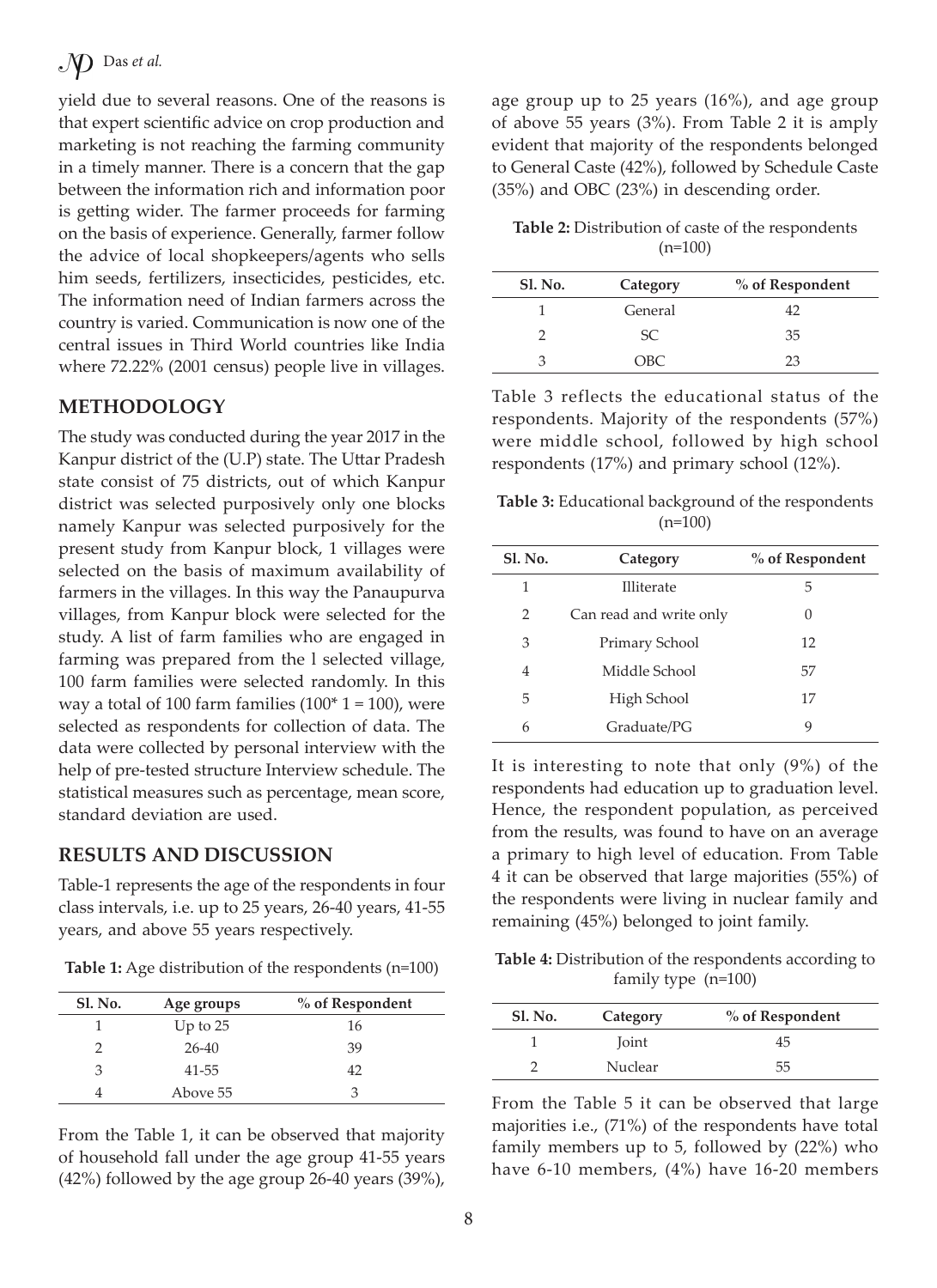followed by (3%) who have total members from 11-15 respectively.

| Table 5: Distribution of the family size of the |
|-------------------------------------------------|
| $respondents(n=100)$                            |

| Sl. No.       | <b>Total Number of</b><br><b>Members</b> | % of Respondent |
|---------------|------------------------------------------|-----------------|
| 1             | Up to $5$                                | 71              |
| $\mathcal{P}$ | $6 - 10$                                 | 22              |
| 3             | $11 - 15$                                | 3               |
| 4             | $16 - 20$                                |                 |

It is observed from the Table 6 that majority of the respondents lived in thatched type of house (60%) followed by (16%) in semi pucca houses, whereas 13% lived in pucca houses and only 11% of the respondents had hut type of houses.

**Table 6:** Distribution of the housing pattern of the respondents (n=100)

| <b>Sl. No.</b> | Category   | % of Respondent |  |
|----------------|------------|-----------------|--|
|                | Hut        | 11              |  |
| っ              | Thatched   | 60              |  |
| 3              | Semi Pucca | 16              |  |
|                | Pucca      | 13              |  |

From Table 7 it can be evaluated that among total respondents, majority were marginal farmers (72%), followed by small farmers (19%), then smallmedium farmers (6%) and medium farmers (3%) respectively.

**Table 7:** Distribution of holding size of the respondents (n=100)

| <b>Sl. No.</b> | Category                                  | $%$ of<br>Respondent |
|----------------|-------------------------------------------|----------------------|
| 1              | Less than 1 Hectare (Marginal<br>Farmers) | 72                   |
| 2              | 1-2 Hectare (Small Farmer)                | 19                   |
| 3              | 2-4 Hectare (Small-Medium<br>Farmer)      | 6                    |
| 4              | 4-10 Hectare (Medium Farmer)              | З                    |

As observed from the Table 8, majority of the respondents 67% possess materials worth up to  $\bar{\bar{\xi}}$  1.5 lakh, followed by 23% of the respondents possessing materials worth between  $\bar{\tau}$  1.5 to 3 lakh, 7% of the respondents possessing materials worth ranges between  $\bar{\tau}$  3 to 4.5 lakh and only 3% possess materials worth more than  $\bar{\tau}$  4.5 lakh.

**Table 8:** Extend of possession of materials (n=100)

| <b>Sl. No.</b> | <b>Limit of Possession</b> | % of Respondent |
|----------------|----------------------------|-----------------|
| 1              | Up to 1.5 Lakh             | 66              |
| $\mathcal{P}$  | 1.5-3 Lakh                 | 23              |
| 3              | 3-4.5 Lakh                 | 7               |
|                | More Than 4.5 Lakh         | З               |

As revealed from the Table 9 it can observed that majority of the respondents (56%) have average annual income extends to  $\bar{\tau}$  50000, followed by (31%) of the respondents annual income ranges between 50000 to 1 lakh, (6%) between  $\bar{z}$  1 to 1.5 lakh and (7%) more than 1.5 lakh subsequently.

**Table 9:** Distribution of the respondents according to annual income (n=100)

| <b>Sl. No.</b> | <b>Income Category</b> | % of Respondent |
|----------------|------------------------|-----------------|
| 1              | Up to $50,000$         | 56              |
| $\mathcal{P}$  | 50,000-1 Lakh          | 31              |
| 3              | 1 Lakh-1.5 Lakh        | 6               |
| 4              | More Than 1.5 Lakh     |                 |

From the Table 10 it can be observed that 98 per cents of the respondents had low level of social participation (high gap) followed by 2 per cent having medium level of social participation and none of them have medium and high level of social participation.

**Table 10:** Extent of social participation by the respondents **(n=100)**

| <b>Sl. No.</b> | Gap in Social<br>Participation | % of Respondent |
|----------------|--------------------------------|-----------------|
| 1              | Up to $25$ (Low)               |                 |
| $\mathcal{P}$  | 26-50 (Semi-medium)            |                 |
| 3              | 51-75(Medium)                  | 2               |
|                | Above 75 (High)                | 98              |

It can be concluded that the farmers are rarely interested for acquiring knowledge and benefits of various social organizations in their locality.